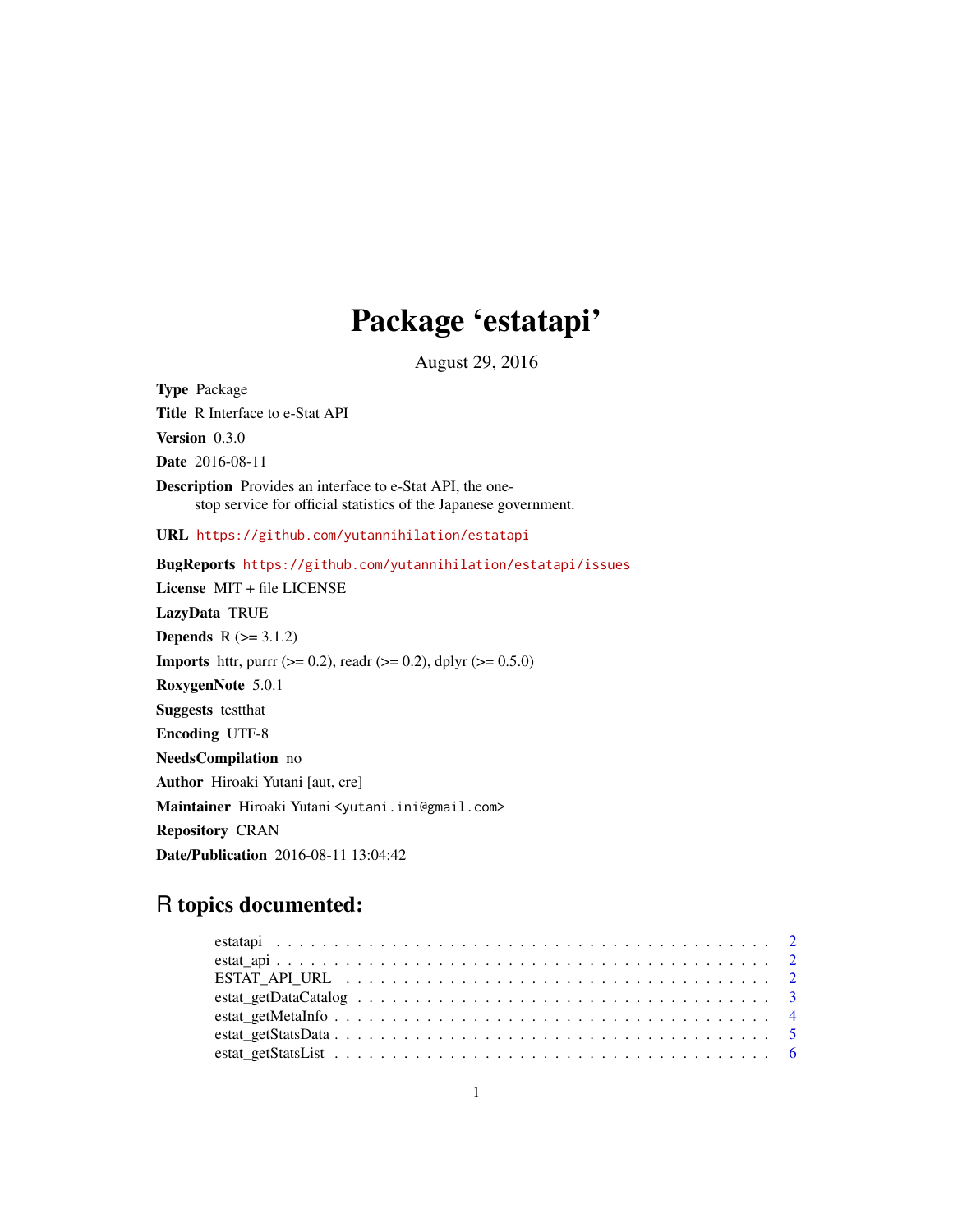#### <span id="page-1-0"></span>**Index** [8](#page-7-0) **8**

#### Description

R Interface to e-Stat API

#### See Also

<http://www.e-stat.go.jp/SG1/estat/eStatTopPortalE.do>

estat\_api *e-Stat API*

#### Description

Get Statistical Something From e-Stat API

#### Usage

estat\_api(path, appId, ...)

#### Arguments

| path  | API endpoint     |
|-------|------------------|
| appId | application ID   |
| .     | other parameters |

ESTAT\_API\_URL *Util*

#### Description

Util

#### Usage

ESTAT\_API\_URL

#### Format

An object of class character of length 1.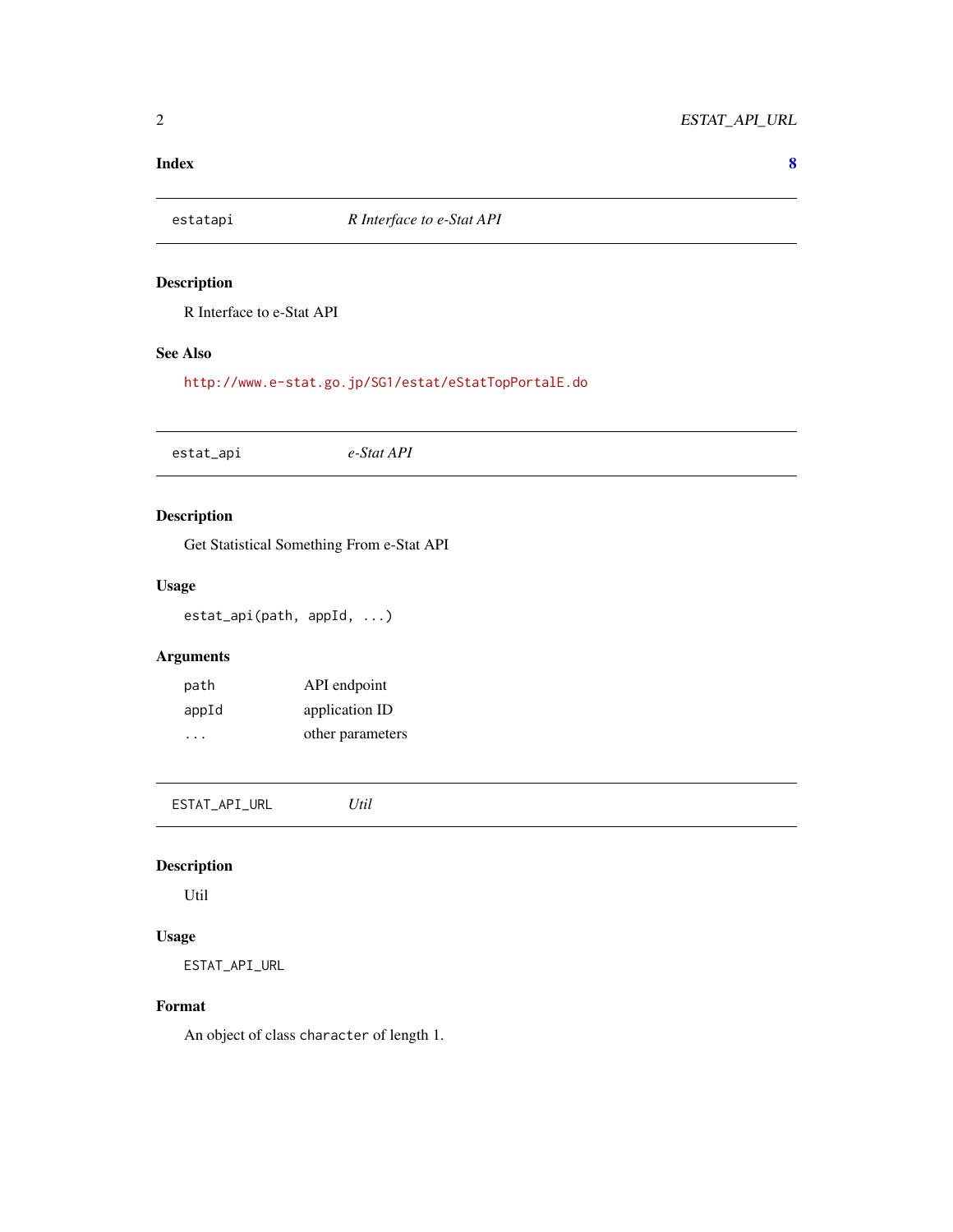<span id="page-2-0"></span>estat\_getDataCatalog *getDataCatalog API*

#### Description

Get information about the statistical dataset files and databases via e-Stat API.

#### Usage

```
estat_getDataCatalog(appId, lang = c("J", "E"), .use_label = TRUE,
  surveyYears = NULL, openYears = NULL, statsField = NULL,
  statsCode = NULL, searchWord = NULL, dataType = NULL,
 catalogId = NULL, resourceId = NULL, startPosition = NULL,
  limit = NULL, updatedbate = NULL, ...)
```
#### Arguments

| appId         | Application ID                                                                                                                                                                                                                            |
|---------------|-------------------------------------------------------------------------------------------------------------------------------------------------------------------------------------------------------------------------------------------|
| lang          | Language of data. "J"(Japanese) or "E"(English).                                                                                                                                                                                          |
| .use_label    | Whether to take the human-redable label value or the code value when flattening<br>a field containing both. (default: TRUE)                                                                                                               |
| surveyYears   | Year and month when the survey was conducted. The format is either YYYY,<br>YYYYMM, or YYYYMM-YYYYMM                                                                                                                                      |
| openYears     | Year and month when the survey result was opened. The format is the same as<br>surveyYears                                                                                                                                                |
| statsField    | Field of statistics. The format is either two digits (large classification) or four<br>digits (small classification). For the detail of the classification, see http://www.<br>soumu.go.jp/toukei_toukatsu/index/seido/sangyo/26index.htm |
| statsCode     | Code assigned for each statistical agency and statistics. The format can be five<br>digits (agency), and eight digits (statistics). For the detail, see http://www.<br>stat.go.jp/info/guide/public/code/code.htm.                        |
| searchWord    | Keyword for searching. You can use OR and AND. (e.g.: apple AND orrange).                                                                                                                                                                 |
| dataType      | Type of data. XLS: Excel file, CSV: CSV file, PDF: PDF file, DB: Database.                                                                                                                                                                |
| catalogId     | Catalog ID.                                                                                                                                                                                                                               |
| resourceId    | Catalog resource ID.                                                                                                                                                                                                                      |
| startPosition | Integer. The the first record to get.                                                                                                                                                                                                     |
| limit         | Integer. Max number of records to get.                                                                                                                                                                                                    |
| updatedDate   | Last updated date. The format is either YYYY, YYYYMM, YYYYMMDD or YYYYMMDD-YYYYMMDD                                                                                                                                                       |
| $\cdots$      | Other parameters.                                                                                                                                                                                                                         |

#### See Also

```
http://www.e-stat.go.jp/api/e-stat-manual2-1/#api_2_6 http://www.e-stat.go.jp/api/
e-stat-manual2-1/#api_3_7
```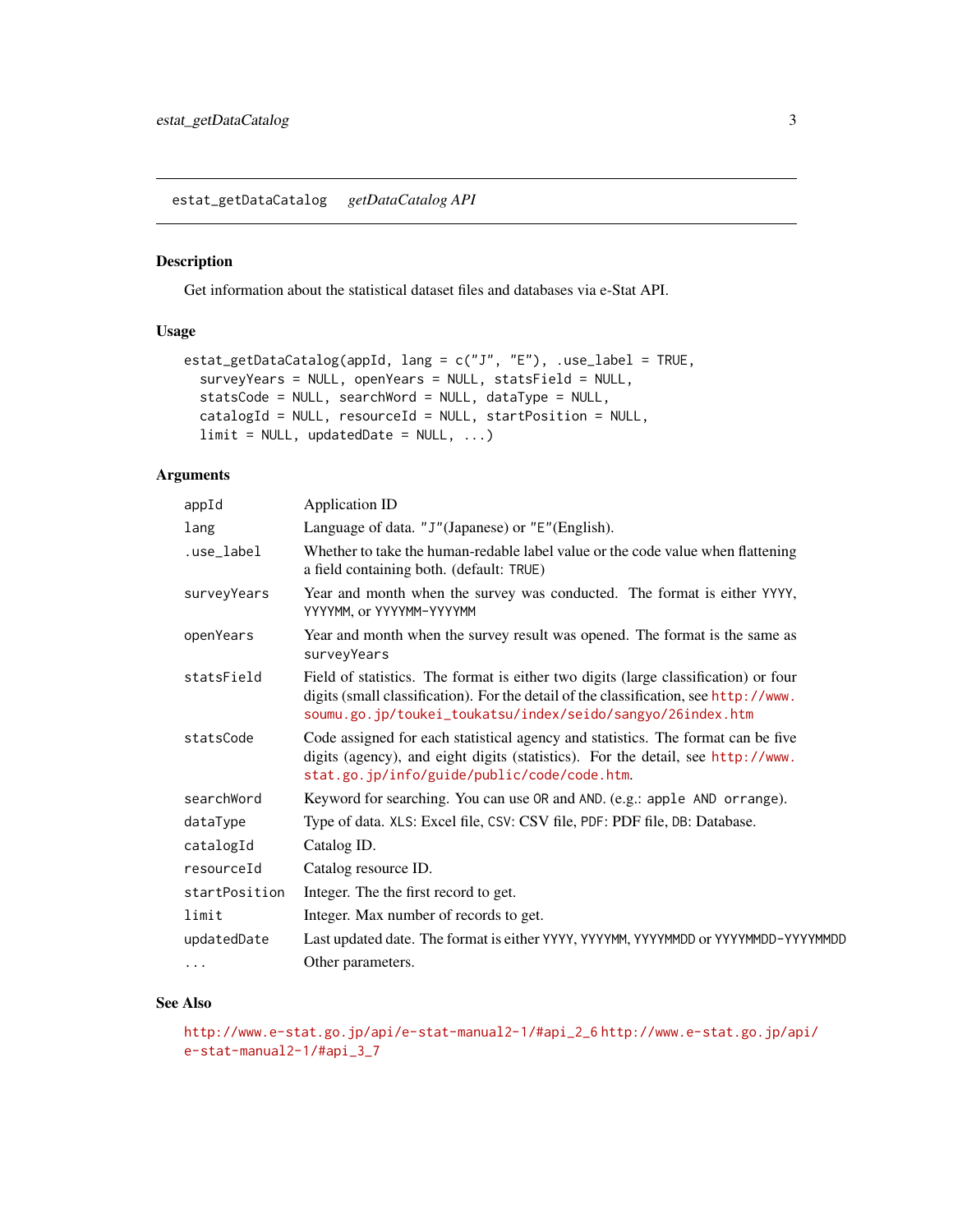#### Examples

```
## Not run:
estat_getDataCatalog(
 appId = "XXX",
  searchWord = "CD",
 dataType = "XLS",
  limit = 3)
## End(Not run)
```
estat\_getMetaInfo *getMetaInfo API*

#### Description

Get meta-information about the statistical dataset via e-Stat API.

#### Usage

```
estat_getMetaInfo(appId, statsDataId, lang = c("J", "E"), ...)
```
#### Arguments

| appId       | Application ID                                   |
|-------------|--------------------------------------------------|
| statsDataId | ID of the statistical dataset                    |
| lang        | Language of data. "J"(Japanese) or "E"(English). |
|             | Other parameters.                                |

#### See Also

```
http://www.e-stat.go.jp/api/e-stat-manual2-1/#api_2_2 http://www.e-stat.go.jp/api/
e-stat-manual2-1/#api_3_3
```
#### Examples

```
## Not run:
estat_getMetaInfo(appId = "XXXX", statsDataId = "0003065345")
## End(Not run)
```
<span id="page-3-0"></span>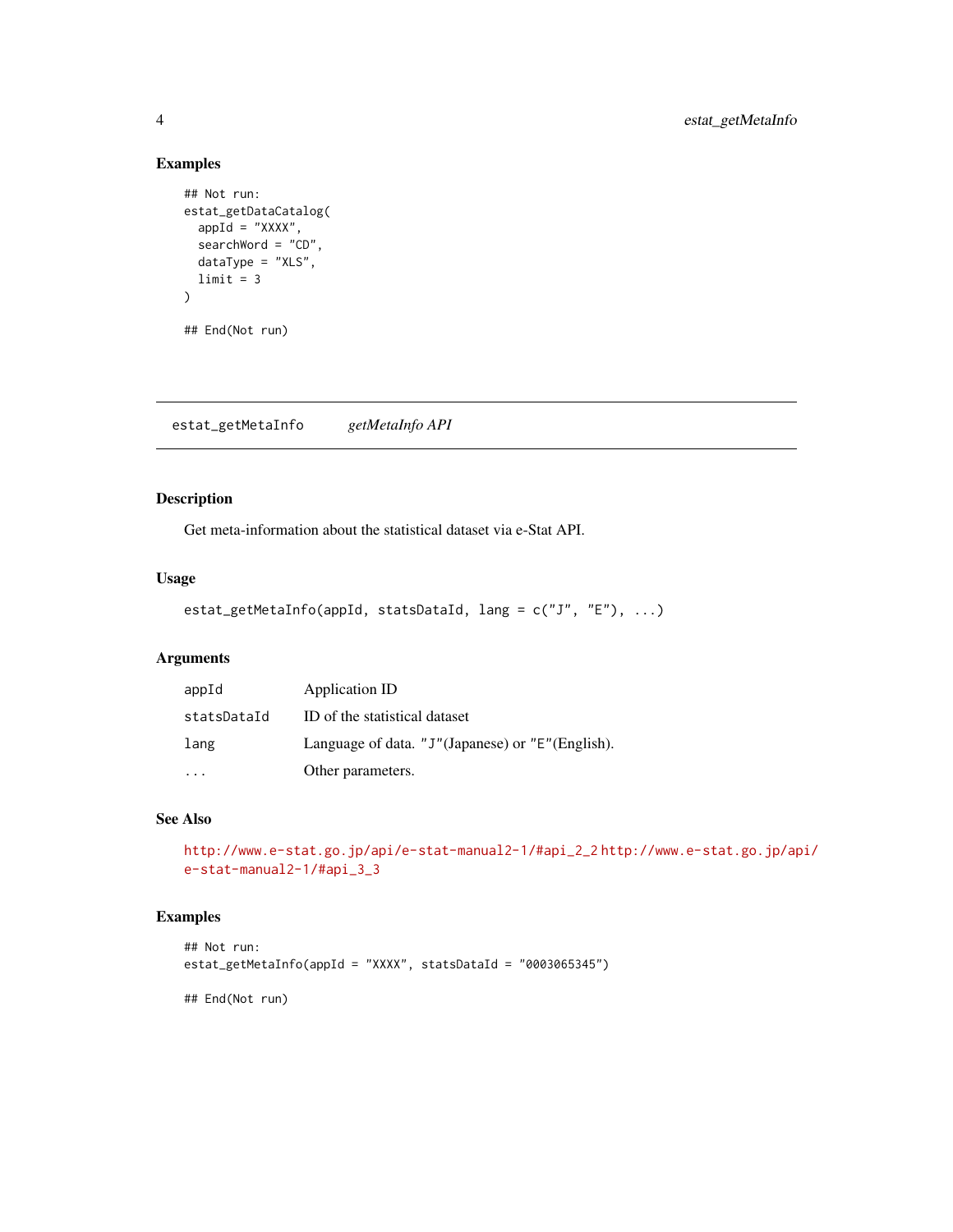#### <span id="page-4-0"></span>Description

Get some statistical data via e-Stat API.

#### Usage

```
estat_getStatsData(appId, statsDataId, startPosition = NULL, limit = NULL,
  lang = c("J", "E"), .fetch_all = TRUE, ...)
```
#### Arguments

| appId         | application ID                                                                                |
|---------------|-----------------------------------------------------------------------------------------------|
| statsDataId   | ID of the statistical dataset                                                                 |
| startPosition | Integer. The the first record to get.                                                         |
| limit         | Integer. Max number of records to get.                                                        |
| lang          | Language of data. "J"(Japanese) or "E"(English).                                              |
| .fetch_all    | Whether to fetch all records when the number of records is larger than 100,000.               |
| $\ddots$      | Other parameters like 1 vCat01 and cdCat01. See Other parameters section<br>for more details. |

#### Other parameters

For every detailed information, please visit the URL in See Also.

- lvTab: Level of the meta-information. The format can be X or X-Y, -X and X-.
- cdTab: Code(s) of the meta-infomation items to select. The format can be a character vector (c("001", "002")) or a chraracter of values and commas ("001,002").
- cdTabFrom: The code of the first meta-information item to select.
- cdTabTo: The code of the last meta-information item to select.
- lvTime: Level of the time to select. The format is the same as lvTab
- cdTime Time(s) to select. The format is the same way like cdTab
- cdTimeFrom: The first time to select. The format is the same way like cdTabFrom
- cdTimeTo: The last time to select. The format is the same way like cdTabTo
- lyarea: Level of the area to select. The format is the same as lyTab
- cdArea Code(s) of the Area to select. The format is the same way like cdTab
- cdAreaFrom: The code of the first area to select. The format is the same way like cdTabFrom
- cdAreaTo: The code of the last area to select. The format is the same way like cdTabTo
- lvCat01, cdCat01, cdCat01From, cdCat01To, ...: The same way like above.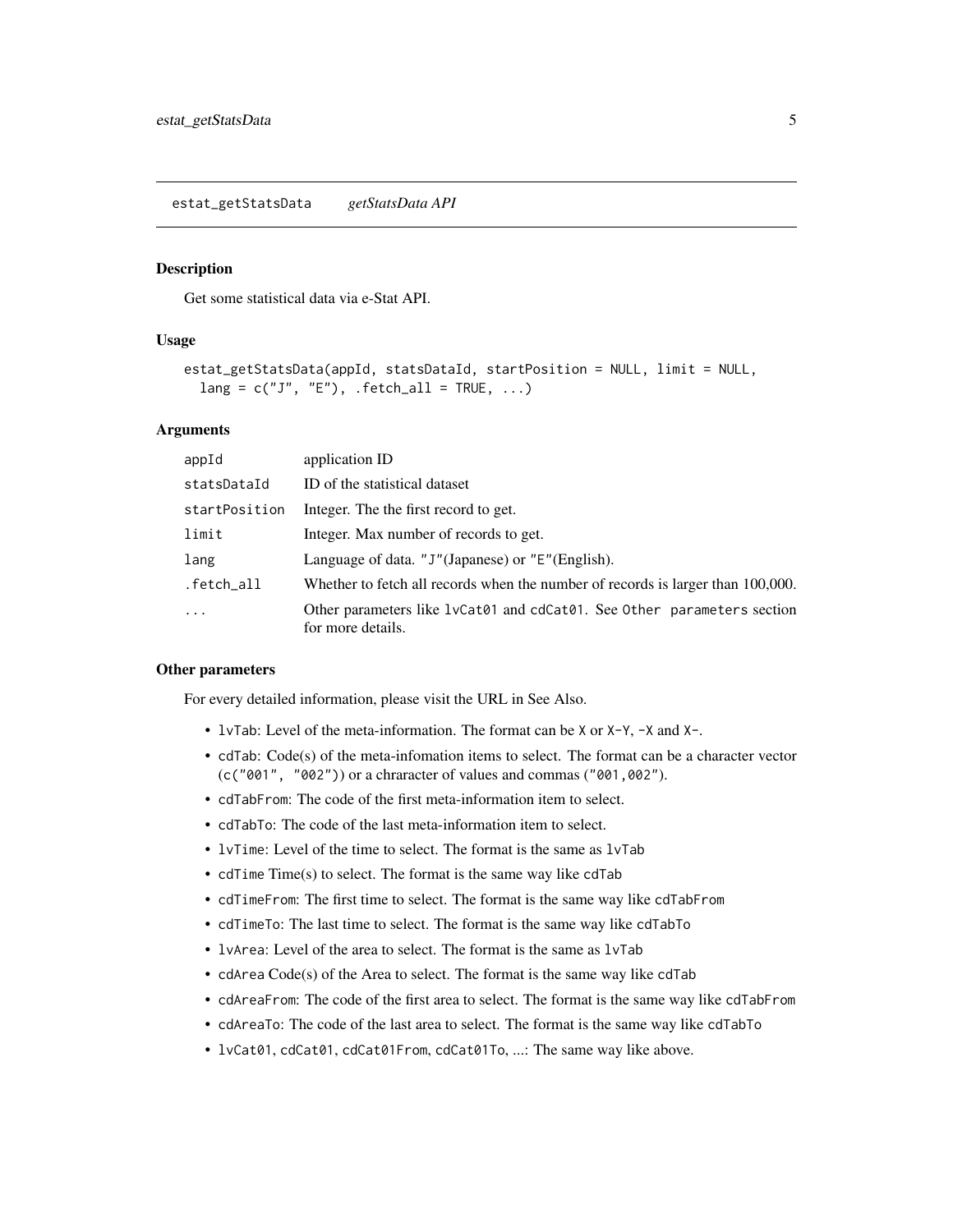#### See Also

```
http://www.e-stat.go.jp/api/e-stat-manual2-1/#api_2_3 http://www.e-stat.go.jp/api/
e-stat-manual2-1/#api_3_4
```
#### Examples

```
## Not run:
# fetch all data, which may take time
estat_getStatsData(
  appId = "XXX",
  statsDataId = "0003065345"
\lambda# fetch data up to 10 records
estat_getStatsData(
  appId = "XXX",statsDataId = "0003065345",
 limit = 10
)
# fetch data up to 100,000 records (max number of records available at once)
estat_getStatsData(
  appId = "XXX",
  statsDataId = "0003065345",
  .fetch_all = FALSE
\mathcal{L}# fetch all data in the specifed category
estat_getStatsData(
  appId = "XXXX",statsDataId = "0003065345",
  cdCat01 = c("008", "009", "010")
)
## End(Not run)
```
estat\_getStatsList *getStatsList API*

#### Description

Search for statistical datasets via e-Stat API.

#### Usage

```
estat_getStatsList(appId, searchWord, lang = c("J", "E"), .use_label = TRUE,
  surveyYears = NULL, openYears = NULL, statsField = NULL,
```
<span id="page-5-0"></span>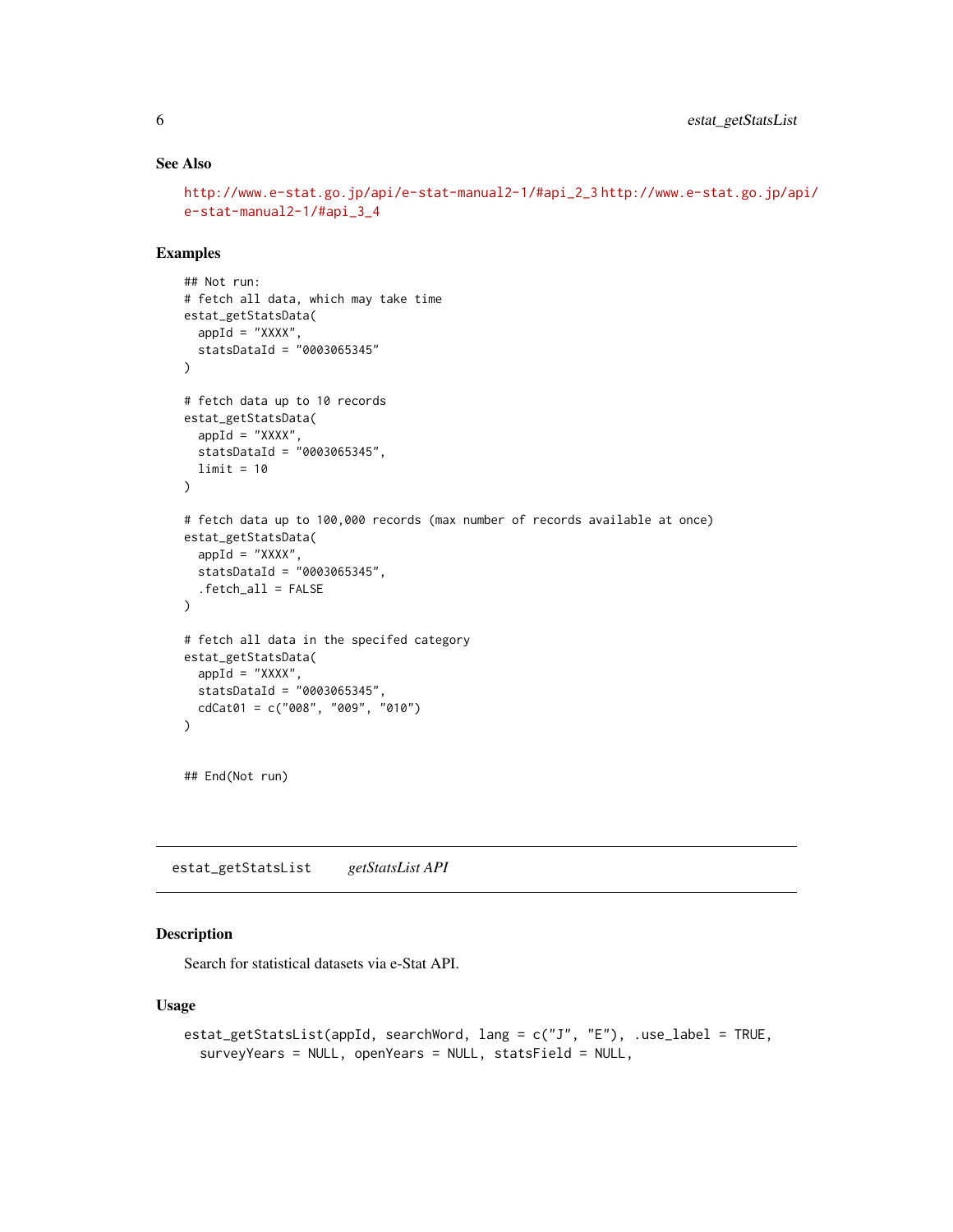#### estat\_getStatsList 7

```
statsCode = NULL, searchKind = NULL, startPosition = NULL,
limit = NULL, updatedbate = NULL, ...
```
#### Arguments

| appId         | <b>Application ID</b>                                                                                                                                                                                                                     |
|---------------|-------------------------------------------------------------------------------------------------------------------------------------------------------------------------------------------------------------------------------------------|
| searchWord    | Keyword for searching. You can use OR and AND. (e.g.: apple AND orrange).                                                                                                                                                                 |
| lang          | Language of data. "J"(Japanese) or "E"(English).                                                                                                                                                                                          |
| .use_label    | Whether to take the human-redable label value or the code value when flattening<br>a field containing both. (default: TRUE)                                                                                                               |
| surveyYears   | Year and month when the survey was conducted. The format is either YYYY,<br>YYYYMM, or YYYYMM-YYYYMM                                                                                                                                      |
| openYears     | Year and month when the survey result was opened. The format is the same as<br>surveyYears                                                                                                                                                |
| statsField    | Field of statistics. The format is either two digits (large classification) or four<br>digits (small classification). For the detail of the classification, see http://www.<br>soumu.go.jp/toukei_toukatsu/index/seido/sangyo/26index.htm |
| statsCode     | Code assigned for each statistical agency and statistics. The format can be five<br>digits (agency), and eight digits (statistics). For the detail, see http://www.<br>stat.go.jp/info/guide/public/code/code.htm.                        |
| searchKind    | Type of statistics. 1: summary, 2: regional mesh, 3: Sensus.                                                                                                                                                                              |
| startPosition | Integer. The the first record to get.                                                                                                                                                                                                     |
| limit         | Integer. Max number of records to get.                                                                                                                                                                                                    |
| updatedDate   | Last updated date. The format is either YYYY, YYYYMM, YYYYMMDD, YYYYMMDD-YYYYMMDD                                                                                                                                                         |
| $\cdots$      | Other parameters.                                                                                                                                                                                                                         |

#### See Also

```
http://www.e-stat.go.jp/api/e-stat-manual2-1/#api_2_1 http://www.e-stat.go.jp/api/
e-stat-manual2-1/#api_3_2
```
#### Examples

```
## Not run:
estat_getStatsList(
 appId = "XXXX",searchWord = "CD",
  limit = 3\mathcal{L}
```
## End(Not run)